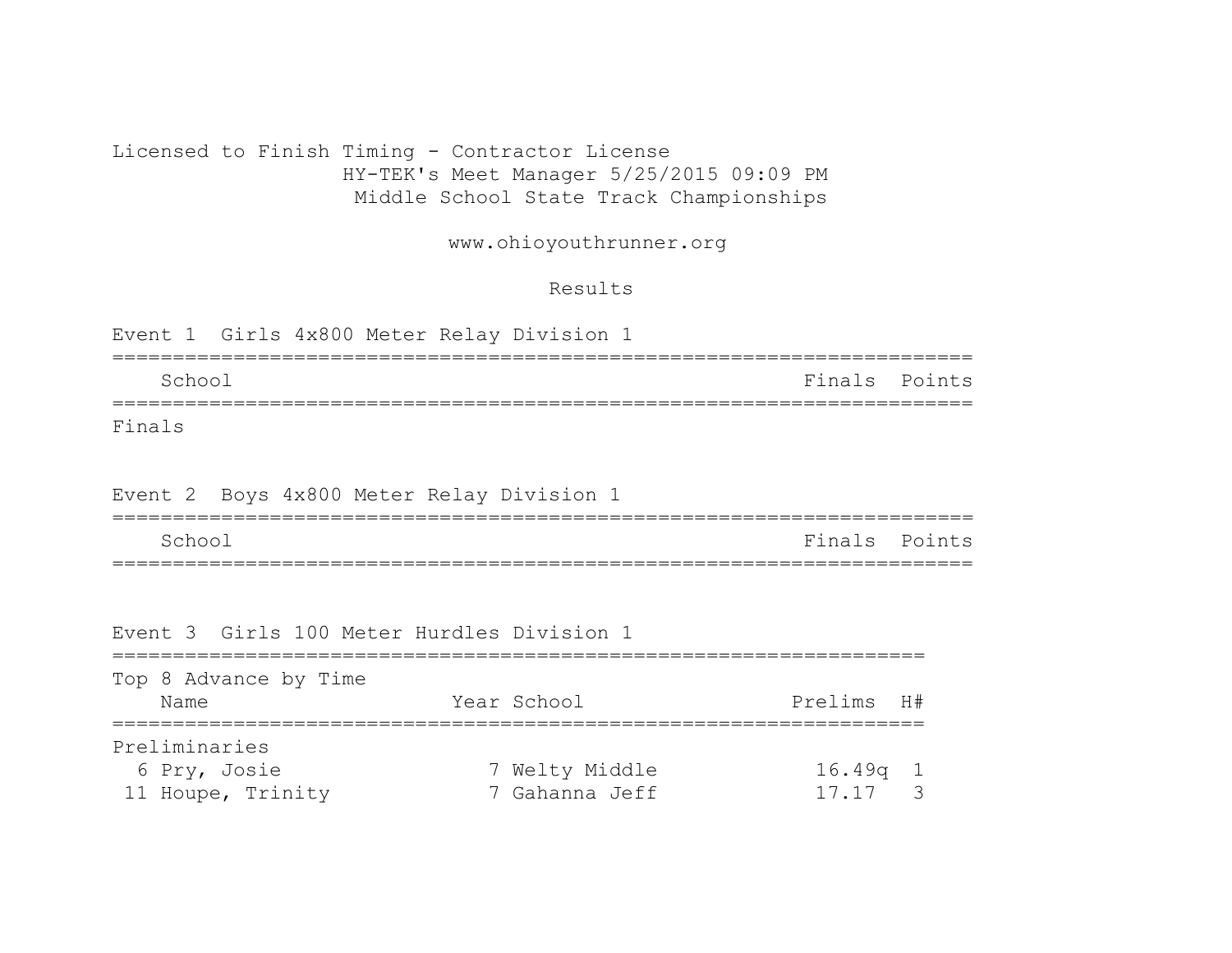|        | 13 Lobel, Mia<br>15 Bennett, Jazmyne<br>22 Gamstetter, Emma 7 Walnut Hills<br>23 Graff, Amanda<br>Event 3 Girls 100 Meter Hurdles Division 1 | 7 New Albany M<br>7 Princeton Co<br>7 Loveland Tig | 17.40<br>4<br>3<br>17.79<br>2<br>19.15<br>$\mathcal{L}$<br>20.96 |
|--------|----------------------------------------------------------------------------------------------------------------------------------------------|----------------------------------------------------|------------------------------------------------------------------|
|        | Name                                                                                                                                         | Year School                                        | Finals<br>Points                                                 |
| Finals |                                                                                                                                              |                                                    |                                                                  |
|        | 6 Pry, Josie                                                                                                                                 | 7 Welty Middle                                     | 7<br>16.50                                                       |
|        | Event 4 Boys 110 Meter Hurdles Division 1<br>===================                                                                             |                                                    |                                                                  |
|        | Top 8 Advance by Time<br>Name                                                                                                                | Year School                                        | Prelims H#                                                       |
|        | Preliminaries                                                                                                                                |                                                    |                                                                  |
|        | 8 Newman, Kellen                                                                                                                             | 7 Walnut Hills                                     | 17.22q 3                                                         |
|        | 18 Mohler, Triston                                                                                                                           | 7 Marysville B                                     | 18.47 2                                                          |
|        | 23 Polenchar, Brendan 7 Gahanna East                                                                                                         |                                                    | 2<br>19.40                                                       |
|        | Event 4 Boys 110 Meter Hurdles Division 1                                                                                                    |                                                    |                                                                  |
|        | Name                                                                                                                                         | Year School                                        | Finals Points                                                    |
|        |                                                                                                                                              |                                                    |                                                                  |
| Finals |                                                                                                                                              |                                                    |                                                                  |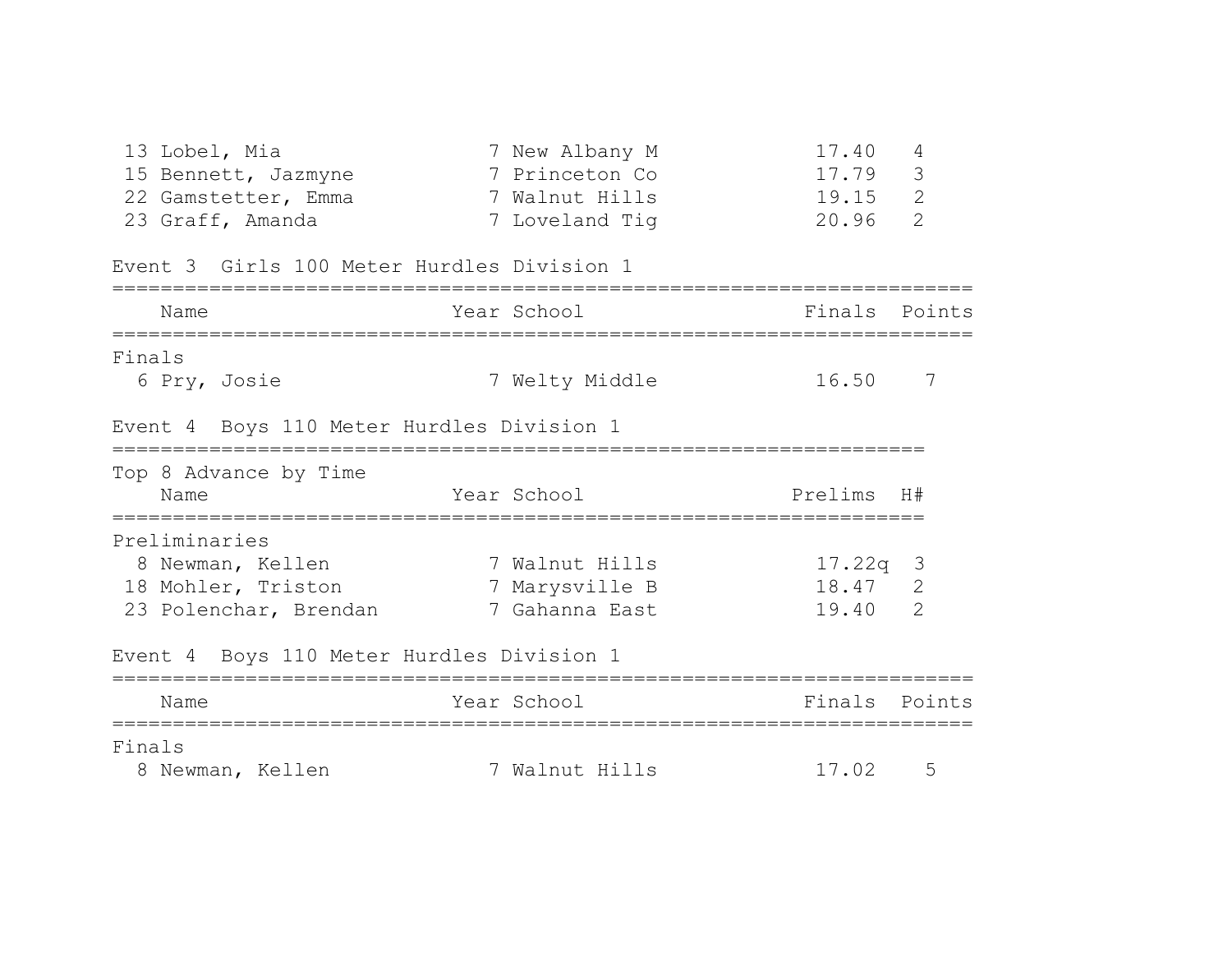| Top 8 Advance by Time<br>Name | Year School    | Prelims H# |              |          |
|-------------------------------|----------------|------------|--------------|----------|
| Preliminaries                 |                |            |              |          |
| 2 Darnell, Morgan             | 7 Gahanna Jeff | 13.02q     | -2           |          |
| 5 Cunningham, Cyncere         | 7 Cleveland Mu | 13.17q     |              | 1 13.162 |
| 8 Darks, Sean Kelly           | 7 Walnut Hills | 13.22q     |              | 1 13.216 |
| 9 Yeast, Kiyah                | 7 Fremont Midd | 13.23      | 5            |          |
| 13 Thomas, Samantha           | 7 Lee Burneson | 13.53      | $\mathbf{1}$ |          |
| 15 Andrews, Kaitlyn           | 7 St Columban  | 13.56      | 6            | 13.552   |
| 16 Hampton, Zayna             | 7 Hilliard Her | 13.56      | 1            | 13.557   |
| 20 Rutledge, Shainia          | 7 Gahanna Jeff | 13.81      |              | 5 13.806 |
| 24 Cantu, Penelope            | 7 Welty Middle | 13.92      | $\mathbf{1}$ |          |
| 27 Jackson, Ramei             | 7 St Columban  | 14.16      | 3            |          |
| 31 North, Karlee              | 7 Clovers      | 14.42      | 3            |          |
| 35 Davis, Marlea              | 7 Davis MS     | 14.64      | 4            |          |
| 40 Baffoe, Nijah              | 6 West Akron T | 15.09      | $\mathbf{1}$ | 15.084   |
| 41 Lofton, Shayla             | 6 Stanton Midd | 15.12      | 3            |          |

Event 5 Girls 100 Meter Dash Division 1

Event 5 Girls 100 Meter Dash Division 1

|        | Name                  | Year School    | Finals Points |     |
|--------|-----------------------|----------------|---------------|-----|
| Finals |                       |                |               |     |
|        | 3 Cunningham, Cyncere | 7 Cleveland Mu | 12.94         | 1 N |
|        | 5 Darnell, Morgan     | 7 Gahanna Jeff | 13.04         | 8   |
|        | 7 Darks, Sean Kelly   | 7 Walnut Hills | 13.10         |     |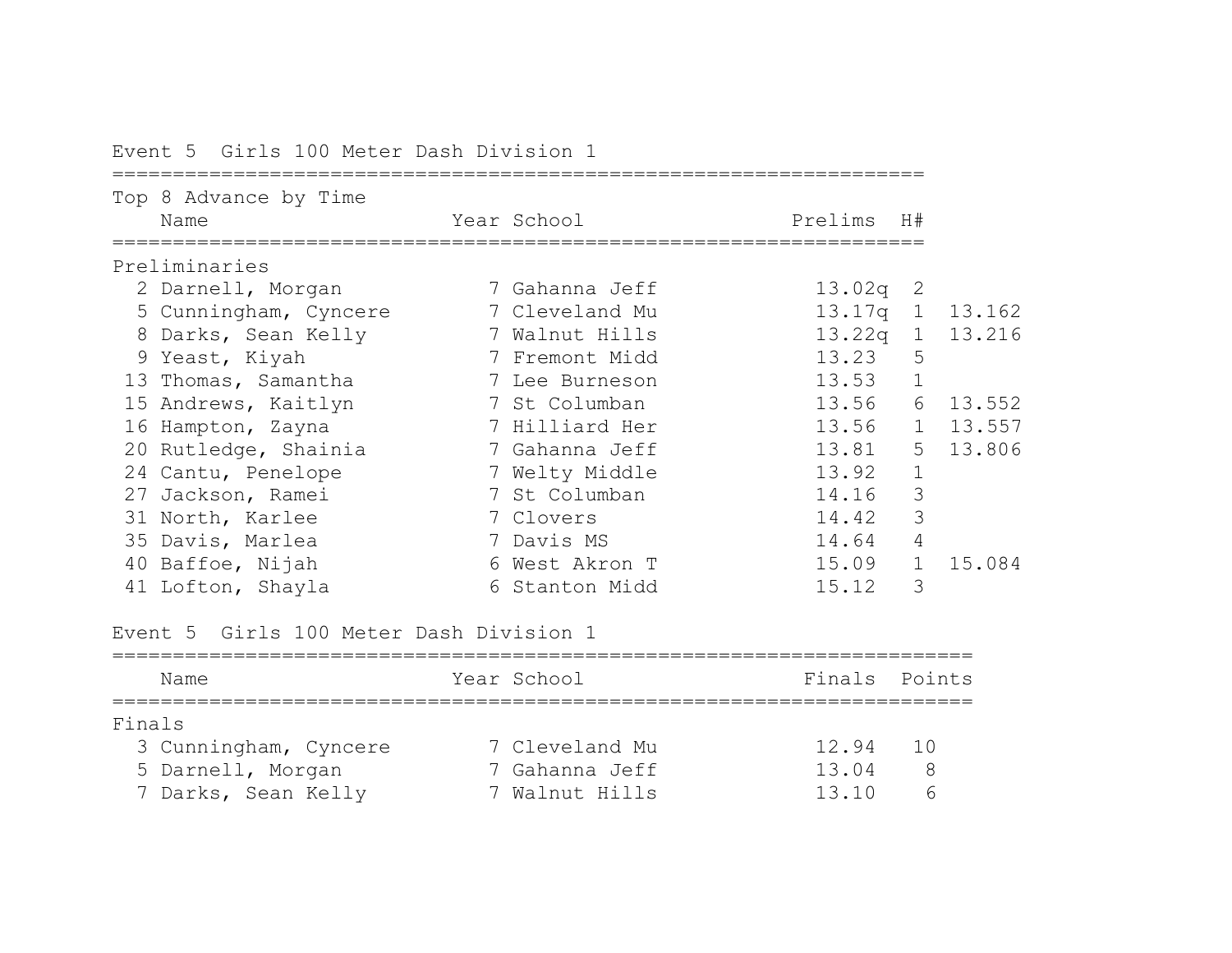Event 6 Boys 100 Meter Dash Division 1

|        | Top 8 Advance by Time<br>Name           | Year School    | Prelims H#    |                |          |
|--------|-----------------------------------------|----------------|---------------|----------------|----------|
|        |                                         |                |               |                |          |
|        | Preliminaries                           |                |               |                |          |
|        | 8 Curry, Dominic                        | 7 Hilliard Her | 12.03q        | 4              |          |
|        | 10 Hudgins, Jalen                       | 7 Sidney Middl | 12.04         | 3              | 12.040   |
|        | 17 Mccray, Kish                         | 7 Gahanna East | 12.35         | 3              |          |
|        | 18 Protsman, Seth                       | 7 Lake Local M | 12.39         | $1\,$          |          |
|        | 28 Gillespie, Marcus                    | 7 Mad River Mi | 12.90         |                | 2 12.891 |
|        | 29 Brown, De'yon                        | 7 Middletown M | 12.90         | 5              | 12.898   |
|        | 30 Smith, Michael                       | 7 Middletown M | 13.04         | $\overline{4}$ |          |
|        | 34 Fannin, Shaun                        | 7 Pleasant Vie | 13.33         | $1\,$          |          |
|        | 35 Burton, Jaylon                       | 7 West Akon Tr | 15.34         | 2              |          |
|        | 36 Jackson, Raymond                     | 5 St Columban  | 15.59         | $\mathbf 1$    |          |
|        | Event 6 Boys 100 Meter Dash Division 1  |                |               |                |          |
|        | Name                                    | Year School    | Finals Points |                |          |
| Finals |                                         |                |               |                |          |
|        | Event 7 Girls 1600 Meter Run Division 1 |                |               |                |          |
|        | Name                                    | Year School    | Finals        | Points         |          |
|        | 3 Allen, Annie                          | 7 St Angela Me | 5:23.29       | 10             |          |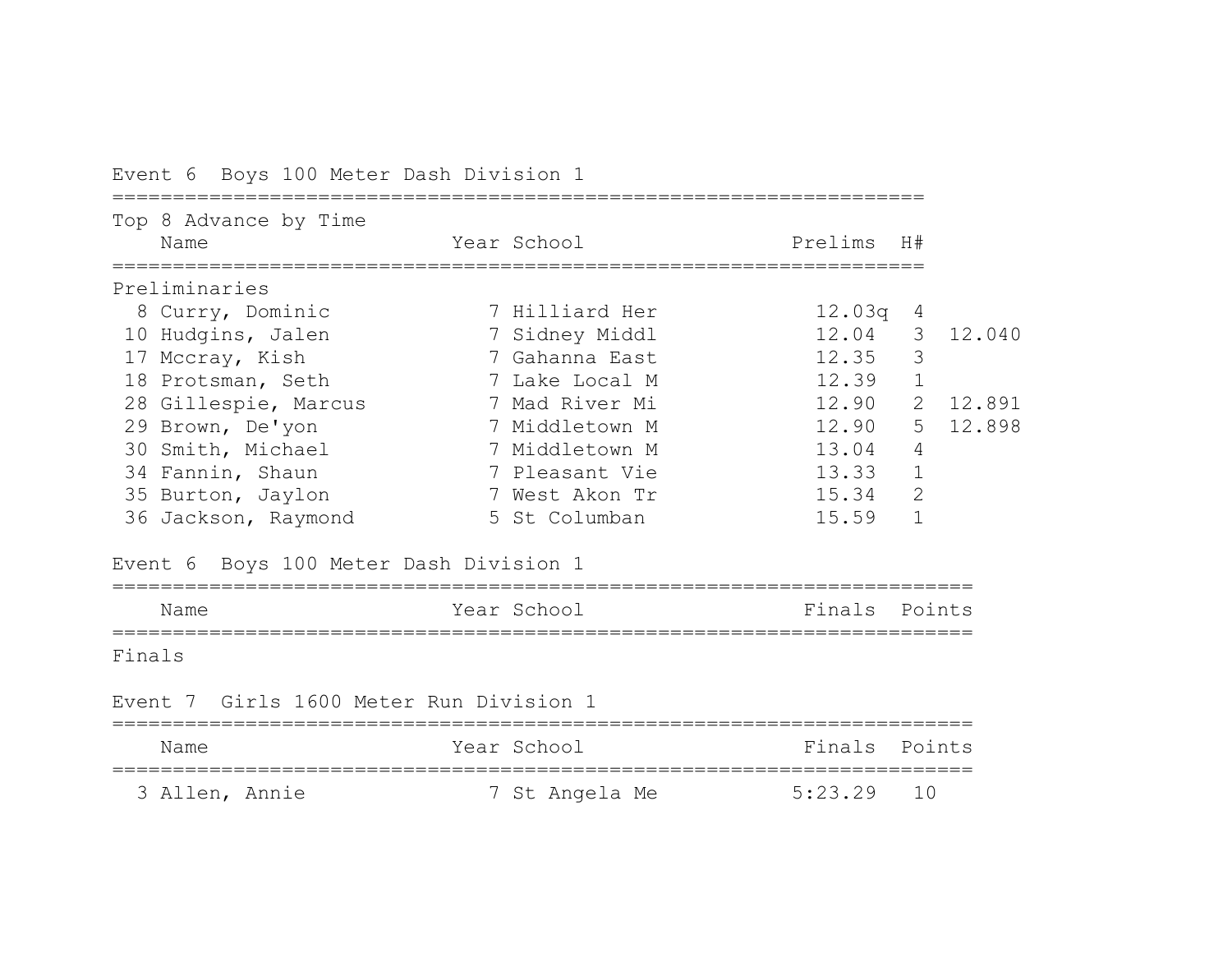| 6 Saxton, Emoni     | 5 Ohio Heat Tr | 5:34.04 |   |
|---------------------|----------------|---------|---|
| 7 Powers, Quincy    | 7 Jackson Memo | 5:34.98 | 6 |
| 8 Wright, Esme      | 7 Walnut Hills | 5:35.89 | 5 |
| 12 Adams, Ana       | 7 Sidney Middl | 5:43.01 | 1 |
| 15 Byars, Maggie    | 7 Walnut Hills | 5:47.18 |   |
| 17 Brooks, Isabella | 7 Hilliard Mem | 5:51.44 |   |
| 18 Dwyer, Claire    | 7 Loveland Tig | 6:00.47 |   |
| 21 Mauser, Mackenna | 7 Jackson Memo | 6:03.89 |   |
| 23 Hardy, Leah      | 7 Marysville B | 6:11.58 |   |

Event 8 Boys 1600 Meter Run Division 1

| Name                | Year School    | Finals H# Points |               |  |
|---------------------|----------------|------------------|---------------|--|
| 10 Turner, Jalen    | 7 Princeton Co | $4:57.44$ 1 3    |               |  |
| 17 Towler, Ben      | 7 Gahanna East | 5:06.75          | $\mathcal{L}$ |  |
| 20 Mcclain, Patrick | 7 Sidney Middl | 5:10.24          |               |  |
| 27 Thomas, Sam      | 7 Dublin Davis | 5:29.58          |               |  |

# Event 9 Girls 4x100 Meter Relay Division 1

| Schoo |  | Finals H# Points |
|-------|--|------------------|
|       |  |                  |

# Event 10 Boys 4x100 Meter Relay Division 1

| School |  | Finals H# Points |
|--------|--|------------------|
|        |  |                  |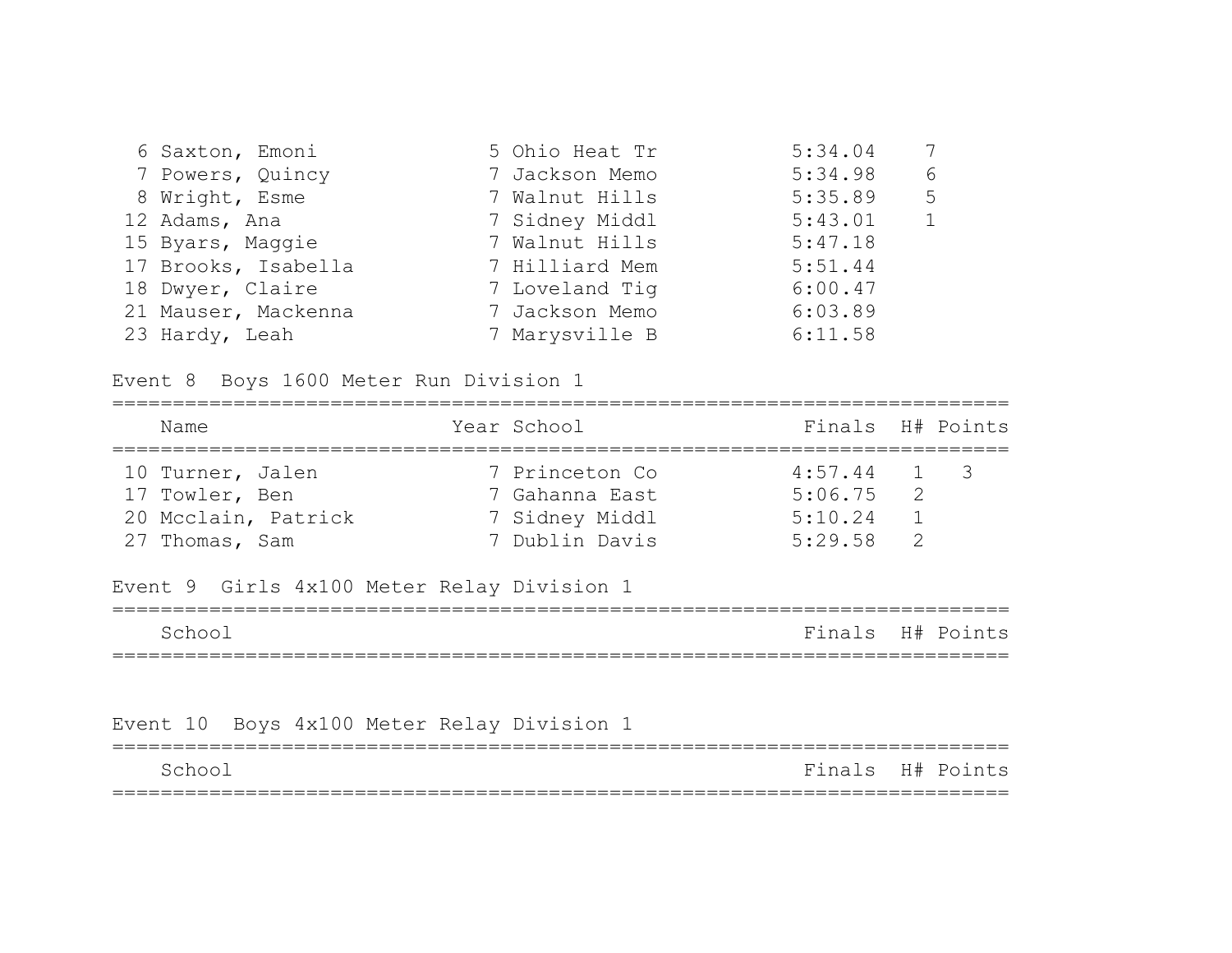Event 11 Girls 400 Meter Dash Division 1

| Name                     | Year School    | Finals H# Points |                |                          |
|--------------------------|----------------|------------------|----------------|--------------------------|
| 2 Podojil, Ellie         | 7 Indian Hill  | 58.98            |                | 2 12                     |
| 8 Bradley, Joi           | 6 Ohio Heat Tr | 1:02.72          |                | 4 5                      |
| 10 Olujide-ajibade, Folu | 7 Davis MS     | 1:03.63          | $\overline{4}$ | $\overline{\phantom{a}}$ |
| 11 Walters, Naomi        | 7 Hilliard Her | 1:03.66          |                | 3 <sup>2</sup>           |
| 12 Williams, Daria       | 7 St Joseph &  | 1:04.18          | $\overline{4}$ |                          |
| 19 Hallock, Sarah        | 7 Loveland Tig | 1:08.68          | 2              |                          |
| 21 Tebbe, Greta          | 7 Walnut Hills | 1:09.08          | $\overline{4}$ |                          |
| 23 Hostetler, Savanna    | 7 Sidney Middl | 1:09.87          | 2              |                          |
| 24 Marsalek, Grace       | 7 Clovers      | 1:12.45          | 2              |                          |
| 27 Lofton, Shayla        | 6 Stanton Midd | 1:20.70          |                |                          |

Event 12 Boys 400 Meter Dash Division 1

| Name                   | Year School |                | Finals H# Points |                |  |
|------------------------|-------------|----------------|------------------|----------------|--|
| 5 Scott, Tyler         |             | 7 West Akon Tr | 54.97 3 8        |                |  |
| 23 Daniel, Robert      |             | 7 Tiffin Middl | 59.50            | $\overline{2}$ |  |
| 29 Fannin, Shaun       |             | 7 Pleasant Vie | 1:02.21          | 4              |  |
| 31 Hawthorne, Dayshawn |             | 7 West Akon Tr | 1:10.08          |                |  |

Event 13 Girls 4x200 Meter Relay Division 1

|         | ___________________________ | _ _ _            |
|---------|-----------------------------|------------------|
| -School |                             | Finals H# Points |
|         |                             |                  |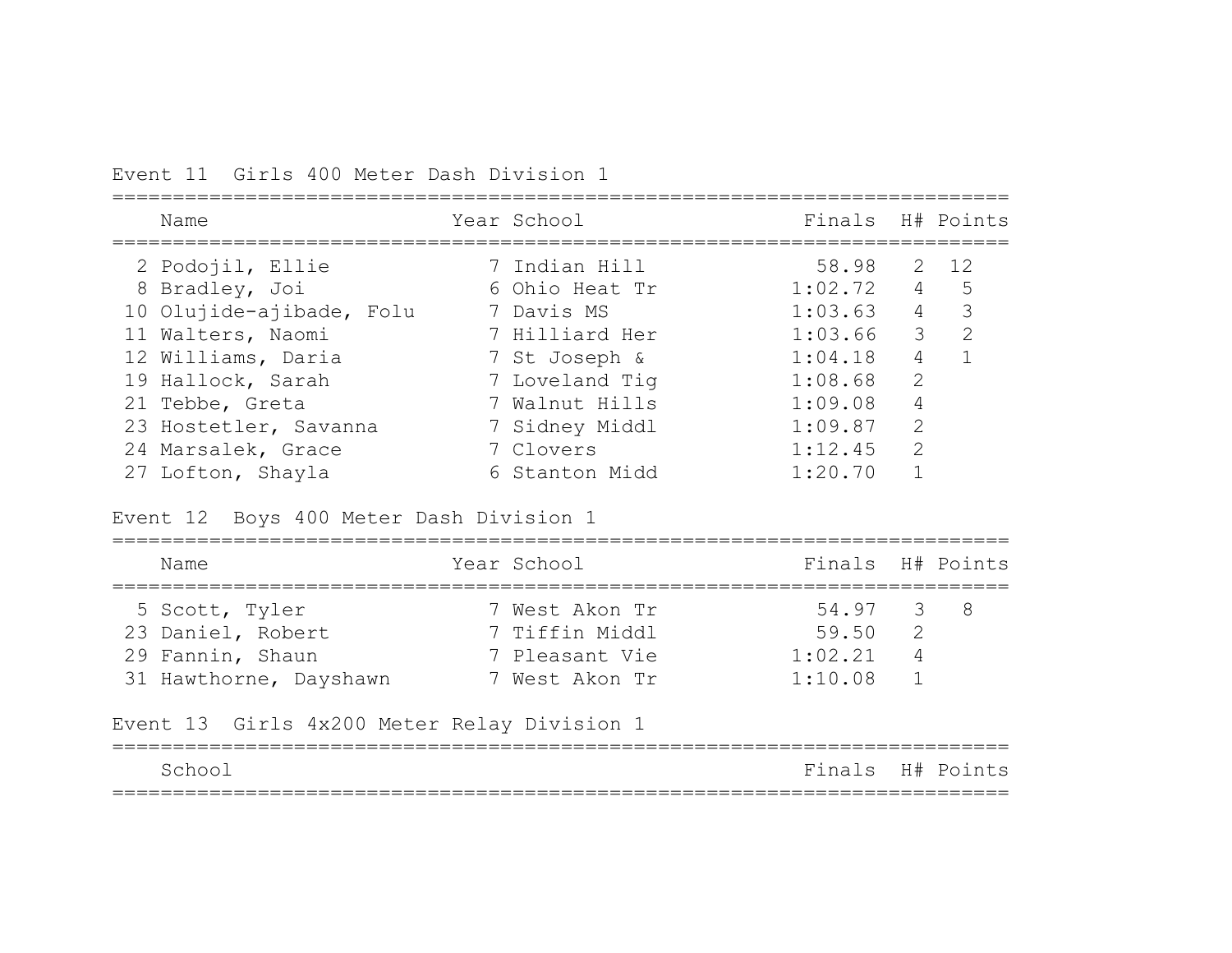| Event 14 Boys 4x200 Meter Relay Division 1 |  |
|--------------------------------------------|--|
|--------------------------------------------|--|

| Schoo | Finals H# Points |  |
|-------|------------------|--|
|       |                  |  |

Event 15 Girls 200 Meter Hurdles Division 1

| Name                                       | Year School    | Finals H# Points |                |      |
|--------------------------------------------|----------------|------------------|----------------|------|
| 3 Houpe, Trinity                           | 7 Gahanna Jeff | 30.26            |                | 3 10 |
| 7 Pry, Josie                               | 7 Welty Middle | $31.01$ 3        |                | 6    |
| 12 Podojil, Ellie                          | 7 Indian Hill  | $31.93$ 1        |                |      |
| 14 Bennett, Jazmyne                        | 7 Princeton Co | 32.62            | 3              |      |
| 15 Powers, Quincy                          | 7 Jackson Memo | 32.76            | $\mathbf{1}$   |      |
| 16 Lobel, Mia                              | 7 New Albany M | 32.81            | $\mathbf 1$    |      |
| 17 Newland, Haley                          | 7 Davis MS     | 33.11            | $\overline{2}$ |      |
| 18 Mccaffrey, Kira                         | 7 Walnut Hills | 33.41            | 4              |      |
| 20 Harp, Katie                             | 7 Glenwood Mid | 36.96            | 3              |      |
| Event 16 Boys 200 Meter Hurdles Division 1 |                |                  |                |      |
| Name                                       | Year School    | Finals H# Points |                |      |
|                                            |                |                  |                |      |
| 18 Gary, Cymeon                            | 7 Edgewood Mid | 29.87            | 4              |      |
| 25 Polenchar, Brendan                      | 7 Gahanna East | 31.05            | 4              |      |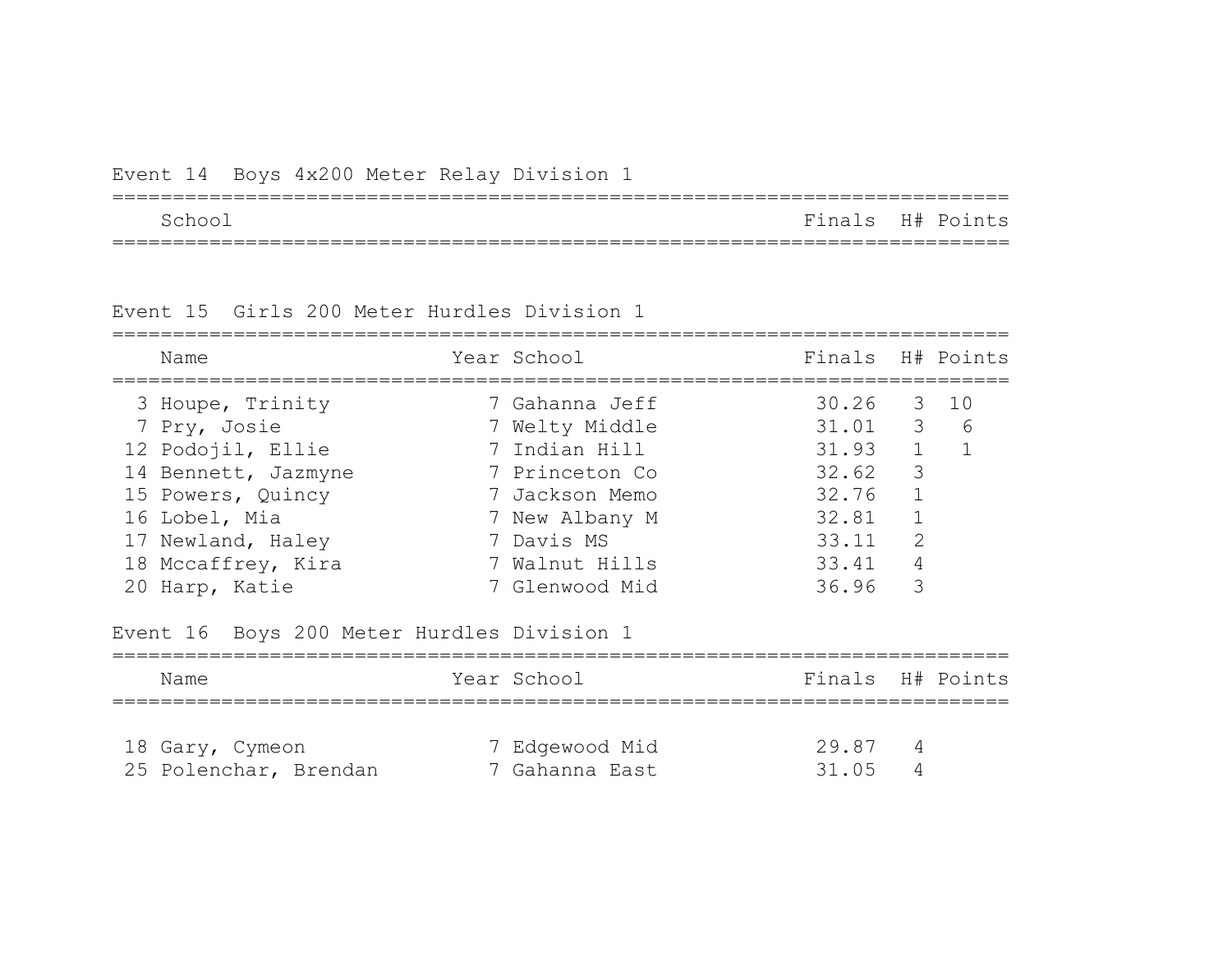Event 17 Girls 800 Meter Run Division 1

| Name              | Year School    | Finals  |                | H# Points   |
|-------------------|----------------|---------|----------------|-------------|
| 7 Bradley, Joi    | 6 Ohio Heat Tr | 2:31.40 |                | 6           |
| 8 Allen, Annie    | 7 St Angela Me | 2:33.00 | $\overline{2}$ | $5^{\circ}$ |
| 9 Saxton, Emoni   | 5 Ohio Heat Tr | 2:33.62 | $\mathbf{1}$   | 4           |
| 13 Borland, Colbi | 7 Hilliard Mem | 2:35.76 |                |             |
| 14 Wright, Esme   | 7 Walnut Hills | 2:36.13 |                |             |
| 17 Byars, Maggie  | 7 Walnut Hills | 2:40.36 | $\mathbf{1}$   |             |
| 19 Hallock, Sarah | 7 Loveland Tig | 2:41.59 | 2              |             |
| 24 Adams, Ana     | 7 Sidney Middl | 2:44.46 | $\mathbf{1}$   |             |
| 27 Hardy, Leah    | 7 Marysville B | 2:50.28 |                |             |
| 28 Ferre, Libby   | 7 Walnut Hills | 2:51.46 | 2              |             |
| 29 Dwyer, Claire  | 7 Loveland Tig | 2:52.04 |                |             |
| 31 Graff, Amanda  | 7 Loveland Tig | 3:08.22 | $\overline{2}$ |             |

Event 18 Boys 800 Meter Run Division 1

| Name                   | Year School    | Finals H# Points |               |              |
|------------------------|----------------|------------------|---------------|--------------|
| 1 Mcgill, Malachi      | 7 Ohio Heat Tr | 2:02.35          |               | $1 \quad 14$ |
| 10 Million, Braylen    | 7 Middletown M | $2:12.97$ 1 3    |               |              |
| 16 Gray, Micah         | 7 Princeton Co | 2:18.41          |               |              |
| 17 Trolinger, Gage     | 7 Hilliard Her | 2:18.48          | $\mathcal{P}$ |              |
| 20 Mcclain, Patrick    | 7 Sidney Middl | 2:23.11          | $\mathcal{L}$ |              |
| 24 Bermudez, D'Anthony | 7 Pleasant Vie | 2:25.00          |               |              |
| 26 Pitts, Tobias       | 7 Dublin Davis | 2:27.36          |               |              |
|                        |                |                  |               |              |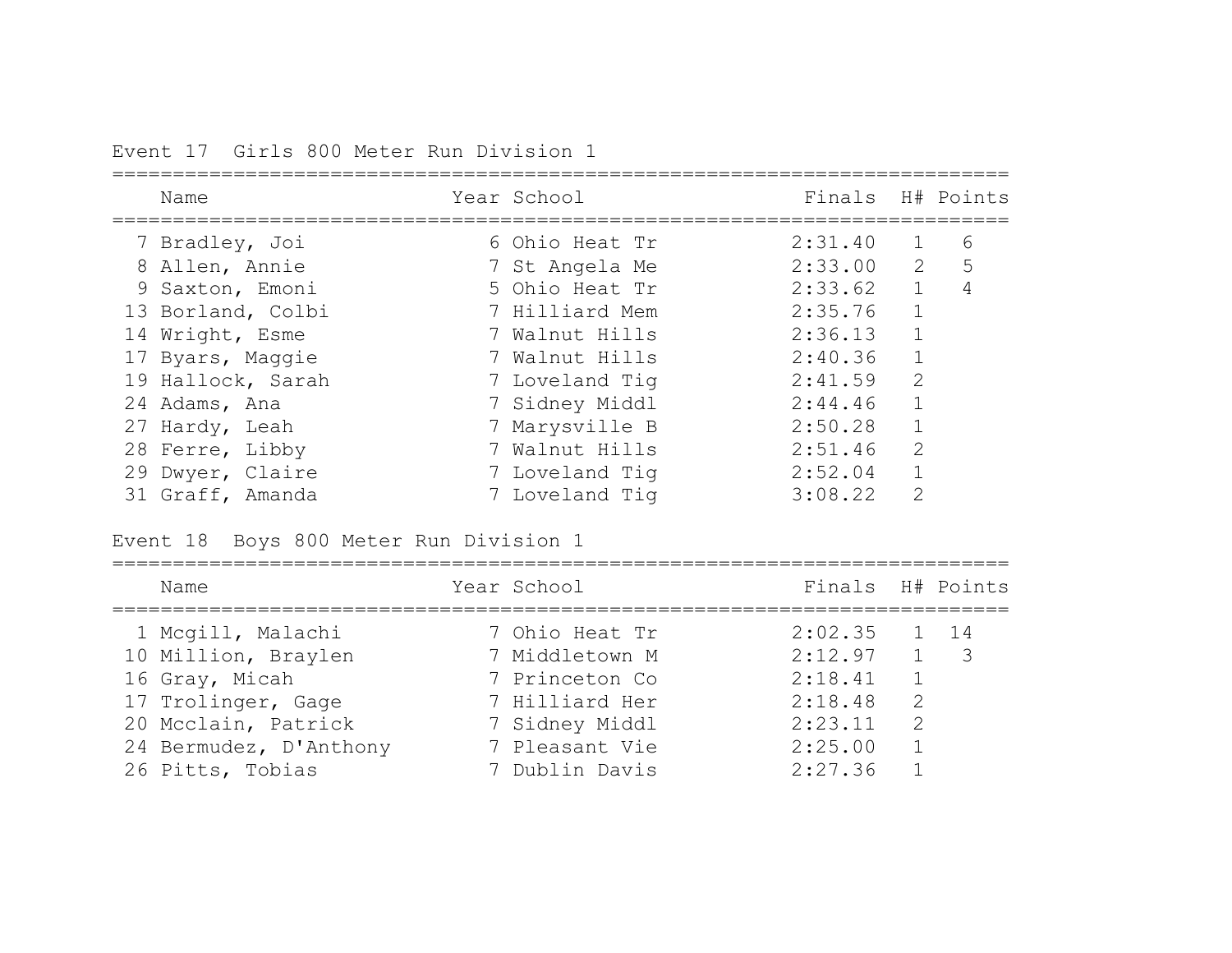Event 19 Girls 200 Meter Dash Division 1

|    | Top 8 Advance by Time<br>Name | Year School    | Prelims | H#             |
|----|-------------------------------|----------------|---------|----------------|
|    | 4 Yeast, Kiyah                | 7 Fremont Midd | 26.88q  | 6              |
|    | 5 Cunningham, Cyncere         | 7 Cleveland Mu | 26.95q  | 1              |
|    | 10 Andrews, Kaitlyn           | 7 St Columban  | 27.41   | 6              |
| 15 | Hampton, Zayna                | 7 Hilliard Her | 28.15   | 5              |
|    | 16 Thomas, Samantha           | 7 Lee Burneson | 28.20   | 3              |
|    | 17 Olujide-ajibade, Fola      | 7 Davis MS     | 28.21   | 4              |
|    | 23 Gregory, Cassidy           | 7 Gahanna Jeff | 28.70   |                |
|    | 24 Newland, Haley             | 7 Davis MS     | 28.78   | 6              |
|    | 26 Williams, Daria            | 7 St Joseph &  | 28.99   |                |
|    | 28 Virzi, Joely               | 7 St Andrew Sc | 29.12   |                |
|    | 29 North, Karlee              | 7 Clovers      | 29.14   | $\overline{2}$ |
|    | 31 Cantu, Penelope            | 7 Welty Middle | 29.59   | 6              |
|    | 35 Baffoe, Nijah              | 6 West Akron T | 31.21   | 6              |
|    | 36 Stewart, Kennedy           | 7 Princeton Co | 32.72   | 5              |
|    | 37 Lofton, Shayla             | 6 Stanton Midd | 33.04   | 5              |

Event 19 Girls 200 Meter Dash Division 1

| Name                  | Year School    | Finals Points |  |
|-----------------------|----------------|---------------|--|
| Finals                |                |               |  |
| 4 Yeast, Kiyah        | 7 Fremont Midd | 26.25         |  |
| 5 Cunningham, Cyncere | 7 Cleveland Mu | 2687          |  |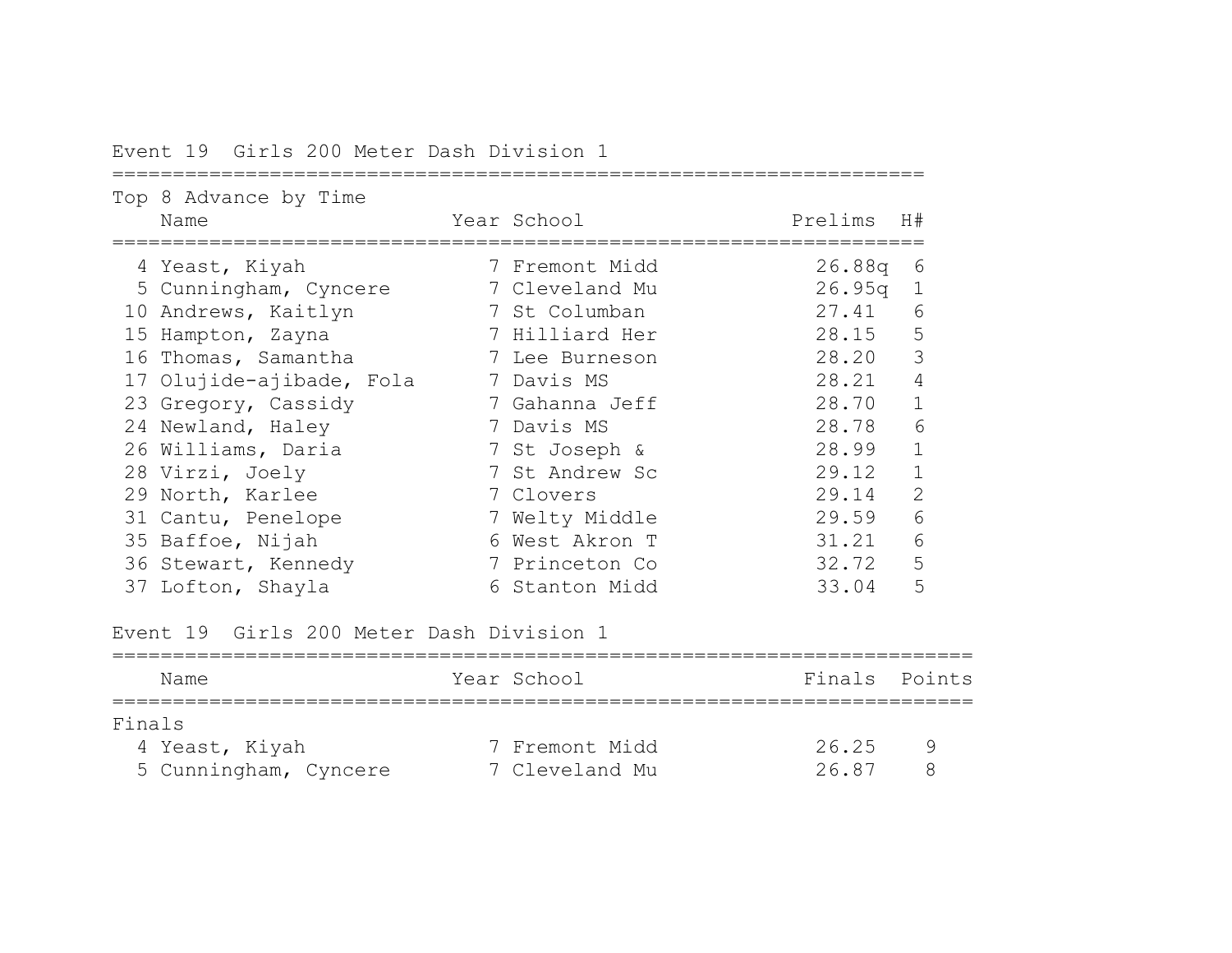|        | Top 8 Advance by Time<br>Name            | Year School    | Prelims H# |                |
|--------|------------------------------------------|----------------|------------|----------------|
|        | Preliminaries                            |                |            |                |
|        | 8 Hudgins, Jalen                         | 7 Sidney Middl | 24.07q     | $\mathbf 1$    |
|        | 14 Morgan, Jourdain                      | 7 Gahanna East | 25.18      | 6              |
|        | 15 Protsman, Seth                        | 7 Lake Local M | 25.19      | $\mathbf 1$    |
|        | 20 Scott, Tyler                          | 7 West Akon Tr | 25.35      | $\overline{4}$ |
|        | 21 Curry, Dominic                        | 7 Hilliard Her | 25.62      | 3              |
|        | 28 Washington, Mason                     | 7 Dublin Davis | 25.80      | $\mathfrak{Z}$ |
|        | 30 Brown, De'yon                         | 7 Middletown M | 26.47      | $\overline{2}$ |
|        | 33 Fannin, Shaun                         | 7 Pleasant Vie | 26.93      | 5              |
|        | 34 Daniel, Robert                        | 7 Tiffin Middl | 26.94      | $\mathbf{1}$   |
|        | 39 Jackson, Raymond                      | 5 St Columban  | 32.92      | $\mathbf{1}$   |
|        | Event 20 Boys 200 Meter Dash Division 1  |                |            |                |
|        | Name                                     | Year School    | Finals     | Points         |
| Finals |                                          |                |            |                |
|        | 8 Hudgins, Jalen                         | 7 Sidney Middl | 24.68      | 5              |
|        | Event 21 Girls 3200 Meter Run Division 1 |                |            |                |
|        | Name                                     | Year School    | Finals     | Points         |
|        | 4 Clay, Natalie                          | 7 Gahanna Jeff | 12:33.40   | 9              |

Event 20 Boys 200 Meter Dash Division 1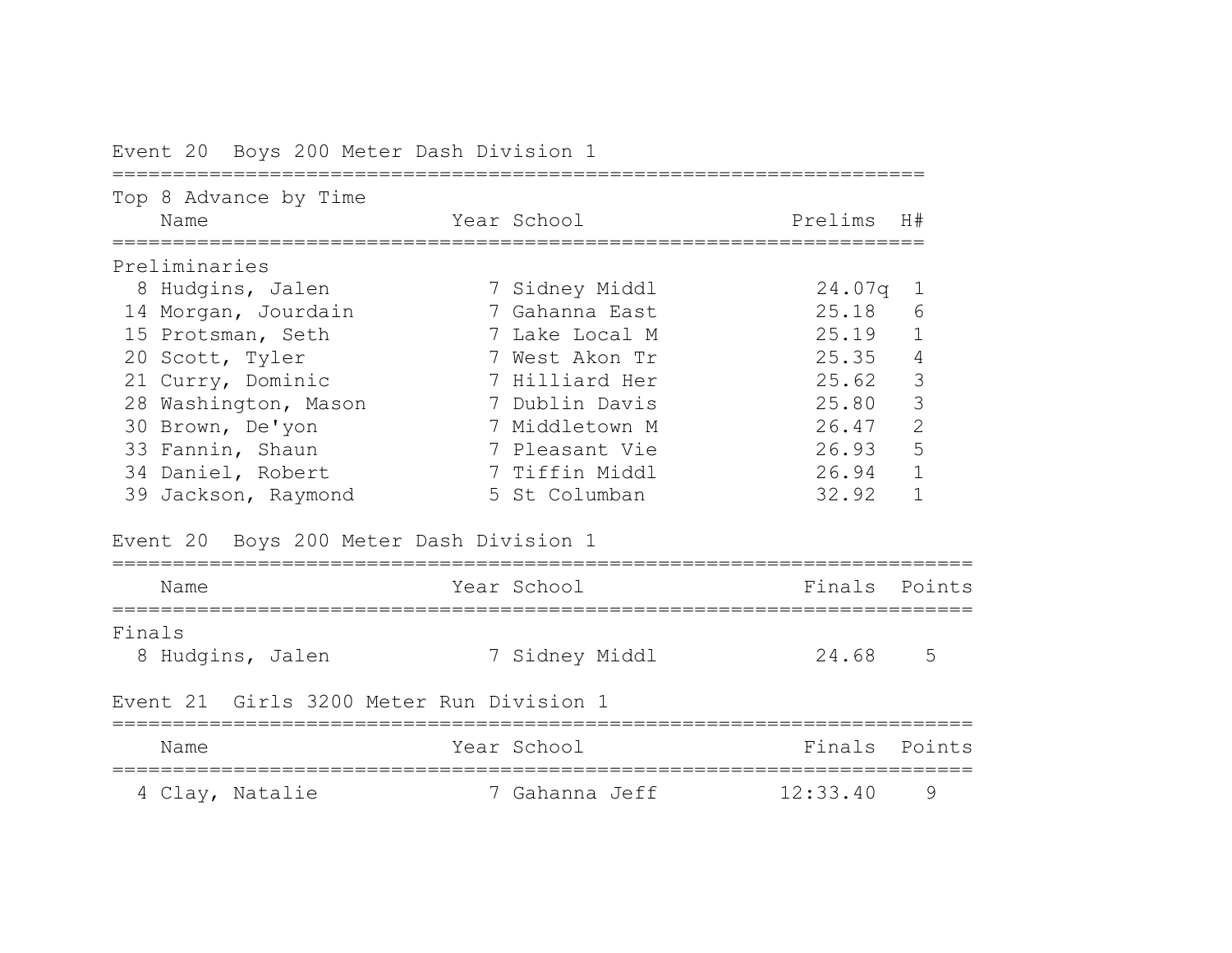| 5 Keim, Amanda          | 7 St Angela Me | 12:40.24 | 8              |
|-------------------------|----------------|----------|----------------|
| 7 Moller-jensen, Cecile | 7 Avon Middle  | 12:54.41 | 6              |
| 12 Szabo, Maggie        | 7 Davis MS     | 13:56.82 | $\overline{1}$ |

Event 22 Boys 3200 Meter Run Division 1

| Name                                     | Year School                      | Finals Points        |          |
|------------------------------------------|----------------------------------|----------------------|----------|
| 7 Mckenzie, Collin<br>9 Rodstrom, Elliot | 7 Dublin Davis<br>7 St Angela Me | 11:44.91<br>12:04.43 | $\kappa$ |

|        |  |  | Event 23 Girls 4x400 Meter Relay Division 1 |  |               |  |
|--------|--|--|---------------------------------------------|--|---------------|--|
| School |  |  |                                             |  | Finals Points |  |
|        |  |  |                                             |  |               |  |

Event 24 Boys 4x400 Meter Relay Division 1 ========================================================================== School Finals H# Points ==========================================================================

Event 25 Girls Long Jump Division 1

| Name                 | Year School    | Finals Points |         |
|----------------------|----------------|---------------|---------|
| 9 Miller, Naima      | 7 Walnut Hills | $14 - 00.50$  | $\perp$ |
| 12 Yang, Jenny       | 7 Clovers      | $J13 - 09.50$ |         |
| 17 Patibandla, Divya | 7 Jackson Memo | $13 - 03.50$  |         |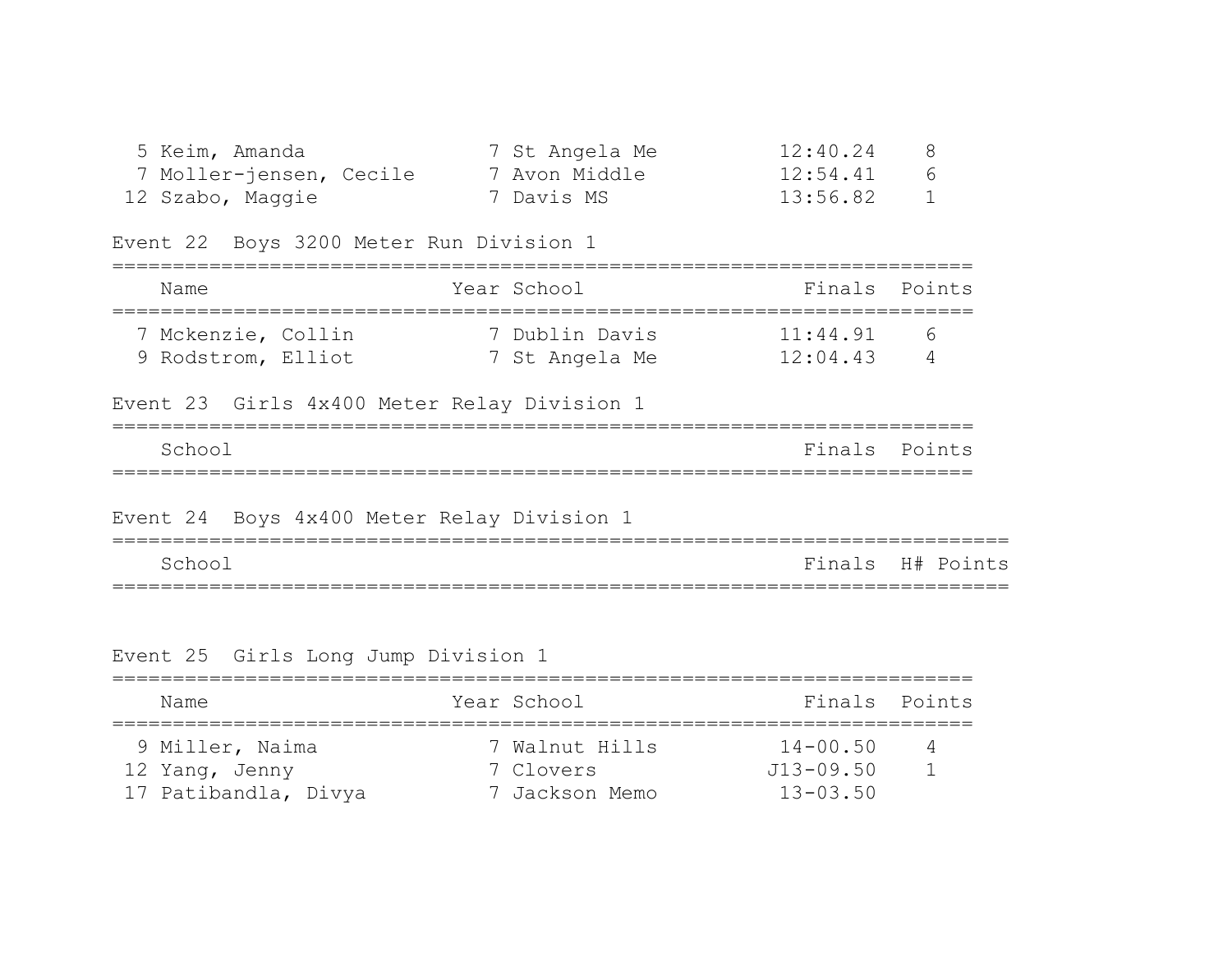| 18 Frye, Noel       | 6 Olentangy Be | $13 - 01.00$ |
|---------------------|----------------|--------------|
| 21 Cantu, Penelope  | 7 Welty Middle | $12 - 08.50$ |
| 22 Bennett, Jazmyne | 7 Princeton Co | $12 - 06.00$ |

Event 26 Boys Long Jump Division 1

| Name                   | Year School    | Finals Points |                         |
|------------------------|----------------|---------------|-------------------------|
| 10 Scott, Tyler        | 7 West Akon Tr | $16 - 06.00$  | $\overline{\mathbf{3}}$ |
| 17 Gillespie, Marcus   | 7 Mad River Mi | $15 - 07.00$  |                         |
| 18 Ballantyne, Keegan  | 7 Big Walnut   | $15 - 06.50$  |                         |
| 24 Gary, Cymeon        | 7 Edgewood Mid | $13 - 09.50$  |                         |
| 25 Hawthorne, Dayshawn | 7 West Akon Tr | $11 - 11.50$  |                         |

Event 27 Girls Pole Vault Division 1

| Name                                | Year School    | Finals Points |      |
|-------------------------------------|----------------|---------------|------|
| 3 Mitchem, Jace                     | 7 Shawnee Midd | $9 - 00.00$   | 1 Q  |
| 4 Hunt, Riley                       | 7 Greenville J | $J9 - 00.00$  | 9    |
| 11 Thomas, Riley                    | 7 Hamilton Tow | $J7 - 06.00$  | 1.50 |
| 14 Mcadams, Kayla                   | 7 Edison Middl | $J7 - 00.00$  |      |
| 15 Bard, Audrey                     | 7 Glen Este Mi | $J7 - 00.00$  |      |
| Event 28 Boys Pole Vault Division 1 |                |               |      |

| Name | Year School | Finals Points |  |
|------|-------------|---------------|--|
|      |             |               |  |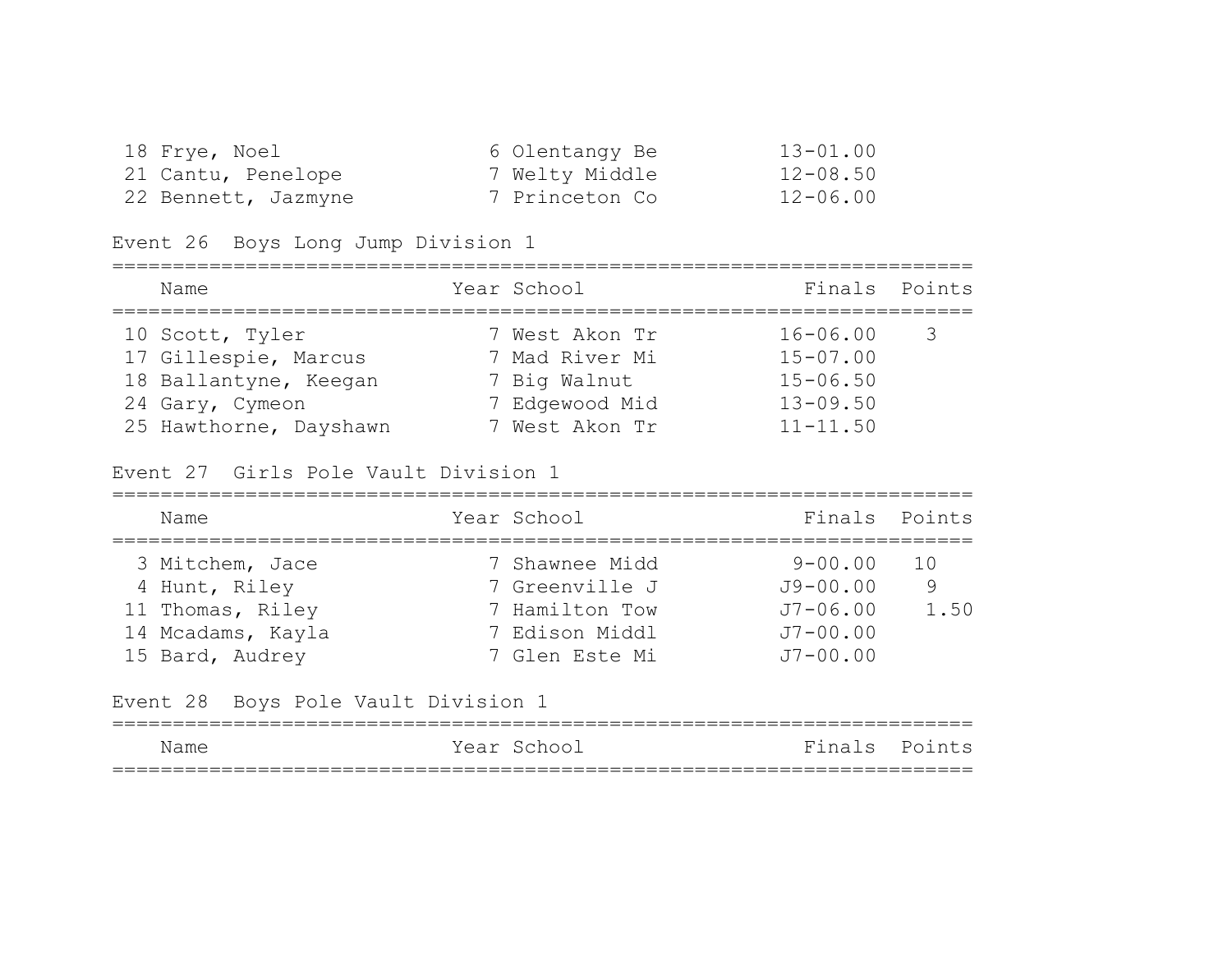|  |  | Event 29 Girls High Jump Division 1 |  |
|--|--|-------------------------------------|--|
|  |  |                                     |  |

| Name                                                                           | Year School                                                         | Finals                                                       | Points              |
|--------------------------------------------------------------------------------|---------------------------------------------------------------------|--------------------------------------------------------------|---------------------|
| 3 Jackson, Ramei<br>9 Long, Karmen                                             | 7 St Columban<br>7 Hamilton Tow                                     | $J5 - 00.00$<br>$J4 - 10.00$                                 | 1 O<br>4            |
| Event 30 Boys High Jump Division 1                                             |                                                                     |                                                              |                     |
| Name                                                                           | Year School                                                         | Finals                                                       | Points              |
| 9 Gillespie, Marcus<br>10 Whipps, Chase                                        | 7 Mad River Mi<br>7 Springboro J                                    | $J5 - 04.00$<br>$J5 - 04.00$                                 | $\overline{4}$<br>3 |
| Event 31 Girls Shot Put Division 1                                             |                                                                     |                                                              |                     |
| Name                                                                           | Year School                                                         | Finals                                                       | Points              |
| 12 Frye, Noel<br>13 Fletcher, Rachel<br>17 Kowalski, Emma<br>18 Dehmani, Amira | 6 Olentangy Be<br>7 Centerville<br>7 Hilliard Her<br>7 John Sells M | $33 - 05.00$<br>$33 - 02.00$<br>$27 - 03.25$<br>$27 - 01.00$ | $\mathbf{1}$        |
| Event 32 Boys Shot Put Division 1                                              |                                                                     |                                                              |                     |
|                                                                                |                                                                     |                                                              |                     |
| Name                                                                           | Year School<br>-----------------                                    | Finals                                                       | Points              |